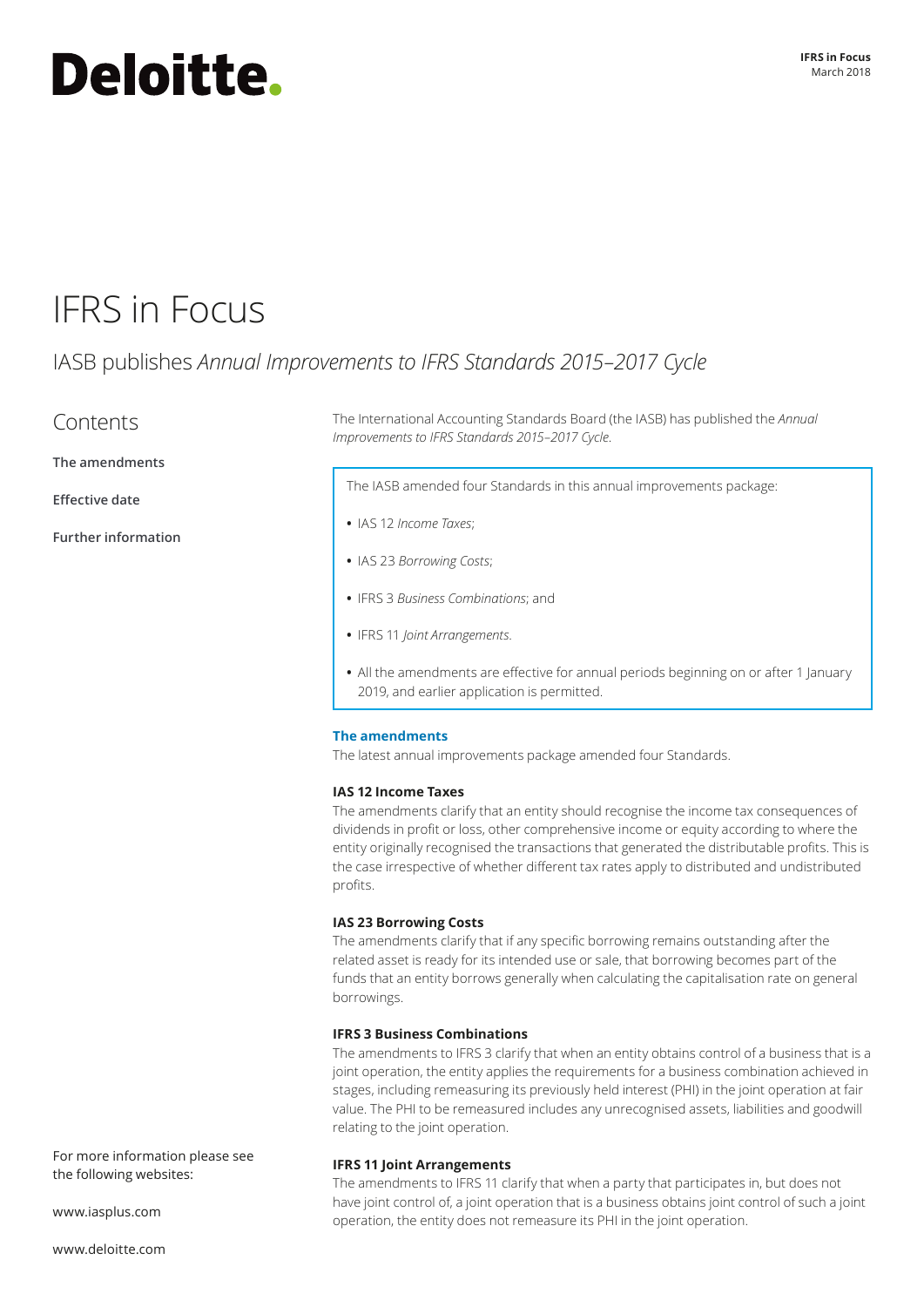#### <span id="page-1-0"></span>**Effective date**

All the amendments are effective for annual periods beginning on or after 1 January 2019 and generally require prospective application. Earlier application is permitted.

#### <span id="page-1-1"></span>**Further information**

The amendments are available on the IFRS Foundation website for holders of a professional or comprehensive eIFRS subscription. The amendments will be incorporated in the next updated set of unaccompanied Standards, which are available free of charge to registered users. That update is expected early in 2018.

If you have any questions about the amendments, please speak to your usual Deloitte contact or see the contacts at the end of this note.